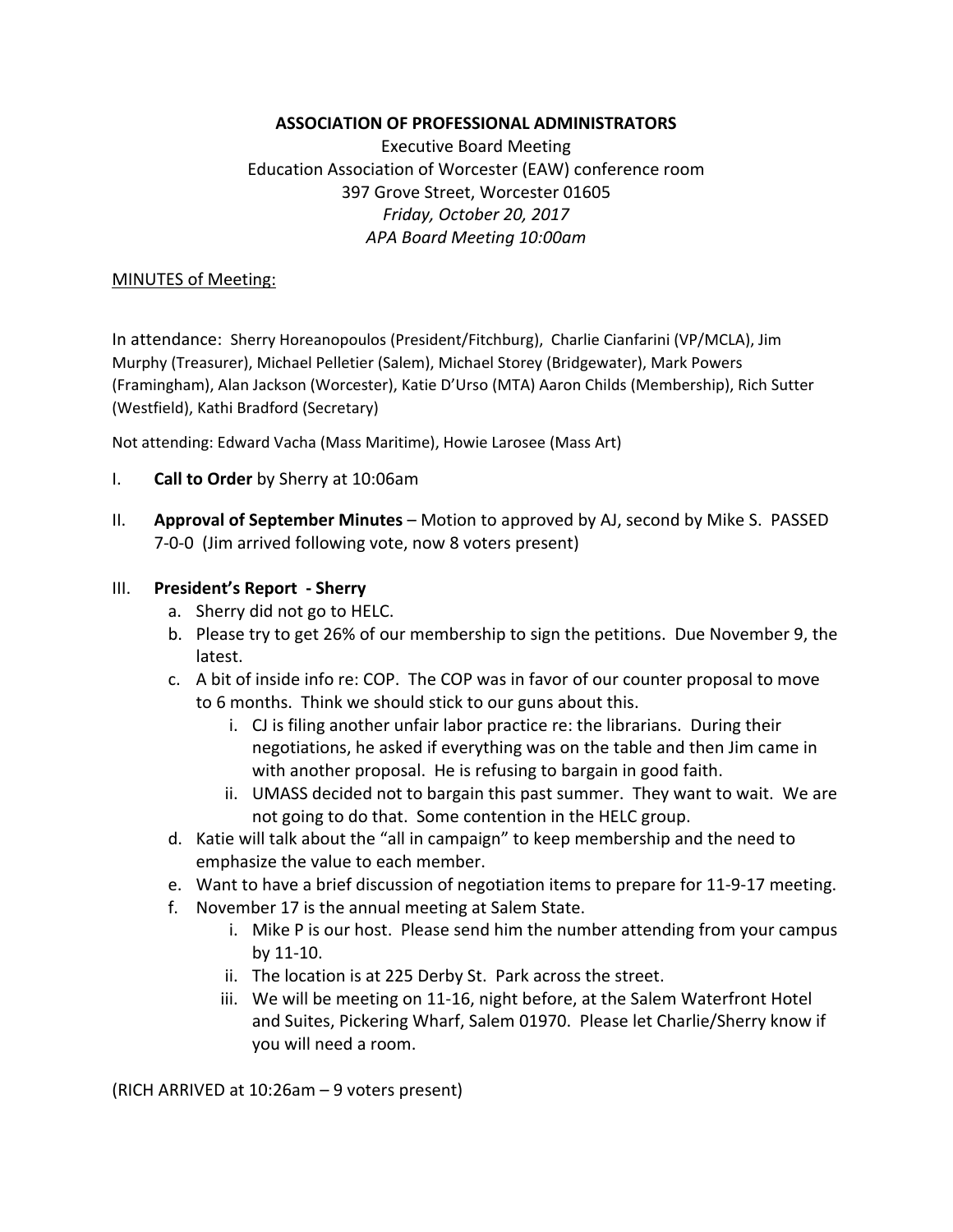g. HELC cancelled for November.

### IV. **Treasurer's Report/Audit Report – Jim**

- a. Please see information sent by Jim
- b. October APA expense reports due Tuesday, October 24
- c. We will update computers after the elections.

Motion to approve treasurer's report by Mark, second by Mike S PASSED 9‐0‐0

#### V. **Membership and Data – Aaron**

- a. 1397 members, up 16 since September
- b. 76 agency, up 3 since September
- c. 1 cash paying member
- d. Sherry discussed a need to update the website at least 1x per quarter. Discussion: It depends on what we want/need? If we are talking about hiring someone, we need photos, articles or links to make it better. .if we just want a few things changed each quarter, we can do it on a rotating basis.
- e. Katie brought up needing a counter proposal to the lawsuit. She will talk with Aaron to make sure we will not impact membership.

# VI. **Health and Welfare Report – AJ**

- **a.** The meeting was held on 9/22/17.
- **b.** Investments are doing well.
- **c.** They discussed whether they need to meet every month because they really only need a small amount of time to accomplish their goals and can do it with less meetings.
- **d.** He will still get regular reports.
- **e.** No discussion about dental. . .money is not there and there is no plan to get more money from the state to H and W. Katie reminded us about the MTA dental plan. We discussed the mailing.
- **f.** We do need to increase funds to be able to respond to an emergency. Only have about 6 month's worth right now.

# VII. **Committee Reports – Sherry**

- **a.** When we resolve the contract, it will be time to resolve any issues with the bylaws. Sherry will bring them for review at the next meeting.
- **b.** We also need to discuss the electronic voting option.

# VIII. **Old/New Business**

- a. Discussion of negotiation items, as needed Reviewed items that are still pending for negotiation meeting on 11‐10‐17.
- b. Annual meeting at Salem State in November see president's report